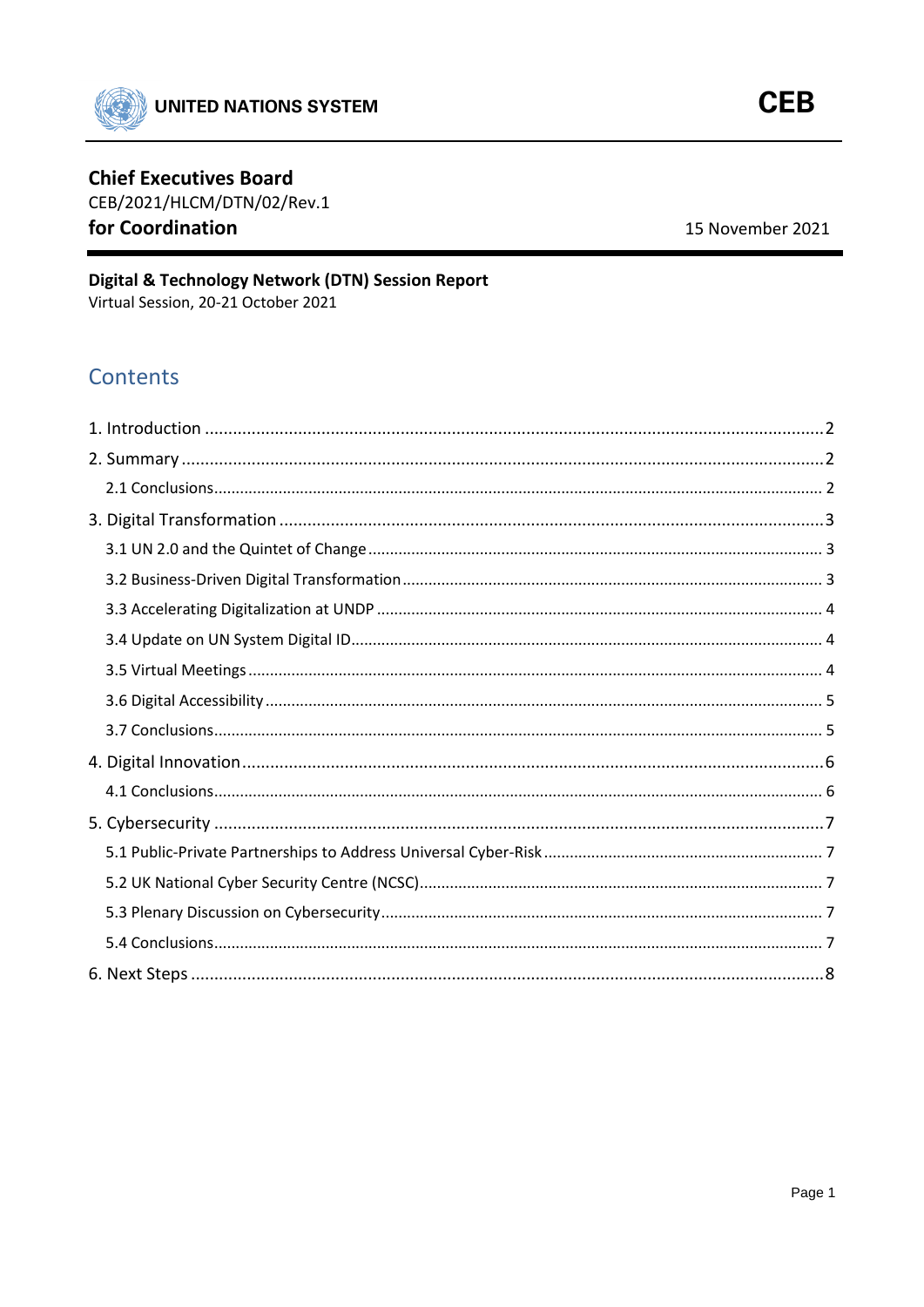# <span id="page-1-0"></span>**1. Introduction**

The Digital and Technology Network's (DTN) autumn session of 2021 took place virtually between 20 and 21 October. Mr. Bernardo Mariano Junior (CITO, UN Secretariat), opened the DTN session prior to the election of Ms. Ana Paula Nishio De Sousa (Chief, Information Technology Services Division, UNIDO) as DTN Co-Chair. The session was well attended (61 participants attended day one and 68 on day two) and engagement<sup>1</sup> was high. A key focus of the meeting was digital transformation, building on previous discussions and the importance this topic received at the High-Level Committee on Management's (HLCM) recent 42<sup>nd</sup> session.

# <span id="page-1-1"></span>**2. Summary**

The DTN's new chairmanship emphasized the need to act strategically and in unison wherever possible, and to assume a leadership role by applying its expertise to the achievement of the Secretary General's [Common](https://www.un.org/en/un75/common-agenda)  [Agenda](https://www.un.org/en/un75/common-agenda) and the Quintet [of Change.](https://www.google.com/url?sa=t&rct=j&q=&esrc=s&source=web&cd=&ved=2ahUKEwiqpZugjJ30AhUJzaQKHduEAiIQFnoECAkQAQ&url=https%3A%2F%2Fwww.un.org%2Fsites%2Fun2.un.org%2Ffiles%2Fun_2.0_-_quintet_of_change.pdf&usg=AOvVaw3TTHnBOIvyjcNxKuKHxqHT) In addition, the agenda featured digital innovation, cybersecurity and included a timely update on the [United Nations Disability Inclusion Strategy.](https://www.un.org/en/content/disabilitystrategy/) External presenters included Microsoft Federal Security and the *UK National Cyber Security Centre*. Presentations were also received from the EOSG, OICT, UNDP, IAEA, WTO and the [UN Digital Solutions Centre.](https://www.un-dsc.org/) Topics addressed strategic opportunities in areas of mutual interest as well as the need to share knowledge in key and dynamic areas. Plenary discussions addressed the need for common baselines for cybersecurity, priorities for the Information Security Special Interest Group (UNISSIG) and agreement on digital innovation principles to clarify the relationship between ICT and digital innovation. Due to a lack of time, updates from working groups including the HLCP's [Inter-agency Working Group on AI \(IAWG-AI\)](https://unsceb.org/inter-agency-working-group-artificial-intelligence) were deferred until the next DTN session.

### <span id="page-1-2"></span>**2.1 Conclusions**

Outcomes of this meeting included a set of recommendations and action points that address the strategic priorities of digital transformation, digital accessibility, digital innovation, and cybersecurity.

### 2.1.1 Digital Transformation

The DTN agreed to continue giving priority to this topic in future sessions, to further explore avenues of knowledge sharing and collaboration with EOSG and other entities to help advance the digitalization strategies of all member organizations. Ongoing exchanges between sessions will be facilitated by the establishment of a new workstream within the Collaboration Technologies working group, which will also consider remote simultaneous interpretation. It is expected that this initiative will results in closer coordination and more knowledge sharing in the area of virtual meeting (and RSI enabled) platforms.

### 2.1.2 Digital Accessibility

The current performance of entities on accessibility indicator is seen to be uneven<sup>2</sup>. A coordinated approach has shown to be key in successful implementation of the Strategy. In collaboration with EOSG and OICT, the DTN agreed to create a digital accessibility working group to advance the United Nations disability inclusion strategy. This working group will focus on advancing the uptake of inclusive and compliant technologies that

<sup>&</sup>lt;sup>1</sup> 90% of participants surveyed found the session either somewhat useful (40%) or extremely useful (50%).

<sup>2</sup> 29% (missing requirements), 33% (approaching requirements), 37% (meeting requirements) and 2% (exceeding requirements) Source: EOSG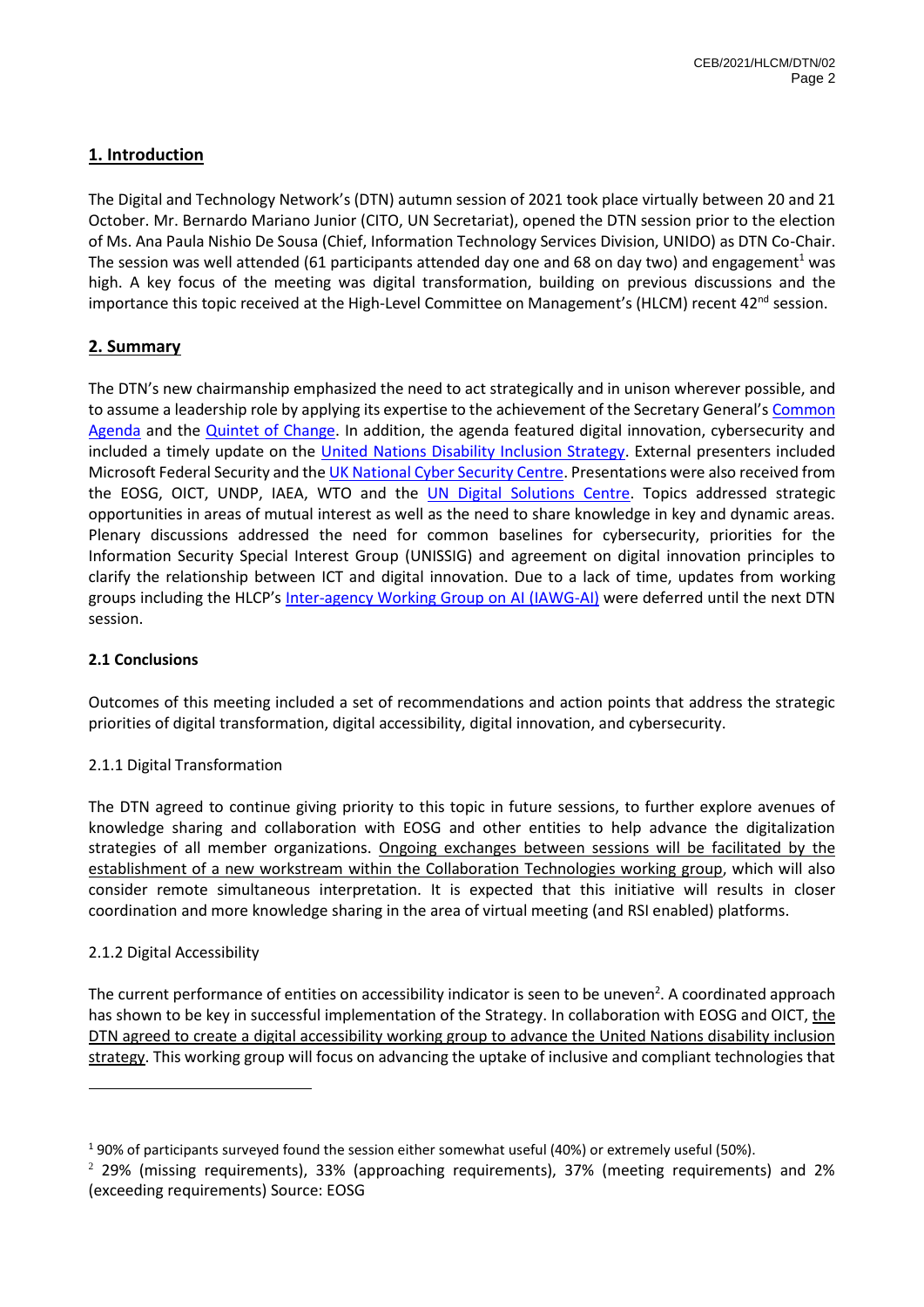meet accessibility requirements, thereby advancing the uptake of common and consistent policies and practices UN system-wide.

### 2.1.3 Digital Innovation

The DTN recognised that the role of technology in innovation is to identify and discover digital technologies that enable the operationalisation and scaling of opportunities into realised outcomes that more effectively supports organisation mandates and objectives. The network agreed on a series of principles that clarify the role of technology in the successful implementation of an organization's digital innovation strategy. Once put into practice, these principles intend to help ICT sections effectively identify, implement, and collaborate on digital innovation opportunities within their respective organization.

### 2.1.4 Cybersecurity

The network agreed on a minimum baseline for cyber security and to prioritise the implementation of the fall of measures in their respective cyber security strategies. The intended outcomes are enhanced security, trust and collaboration. The cyber security working group (UNISSIG), was tasked to pursue several priority areas, to ensure a minimum and consistent level of information security across the UN system. Conclusions of UNISSIG discussions will be presented to the DTN at its spring session in 2022.

### <span id="page-2-0"></span>**3. Digital Transformation**

### <span id="page-2-1"></span>**3.1 UN 2.0 and the Quintet of Change**

The "Quintet [of Change"](https://www.google.com/url?sa=t&rct=j&q=&esrc=s&source=web&cd=&ved=2ahUKEwiqpZugjJ30AhUJzaQKHduEAiIQFnoECAkQAQ&url=https%3A%2F%2Fwww.un.org%2Fsites%2Fun2.un.org%2Ffiles%2Fun_2.0_-_quintet_of_change.pdf&usg=AOvVaw3TTHnBOIvyjcNxKuKHxqHT) provides a path to 'UN 2.0' by focusing on stronger capabilities for data strategy, innovation, digital transformation, behavioural science and strategic foresight across organizational functions. Implications for the DTN's role were presented and included supporting the design of strategies within their organizations, being business driven, being partnership focused, transitioning to cloud services to simplify and harmonize digital ecosystems and by empowering colleagues to work and collaborate within a 'one UN family' environment.

Drawing on the Secretary-General's [Common Agenda,](https://www.un.org/en/un75/common-agenda) Ms. Ayaka Suzuki (Director, Strategic Planning and Monitoring Unit, EOSG) provided context to discussions on digital transformation for the DTN to unfold and prioritize collective actions over the next five years. Subsequent discussions underlined that the role of ICT is to drive the digital transformation of the business, which will in turn empower organizations to support countries to develop digital strategies in the future. Members were encouraged to use the mandate provided by the Secretary General in the advancement of digital transformation within their organizations.

### <span id="page-2-2"></span>**3.2 Business-Driven Digital Transformation**

The UN Digital Solutions Centre is a pilot programme to provide a platform to design, build, deploy, scale, standardize automated, shared, digital solutions to the UN family. It is an Inter-Agency partnership to develop solutions that can scale across multiple organizations to achieve cost savings and efficiency improvements across common operational areas.

Ms. Kate Krukiel (General Manager[, UN Digital Solutions Centre, DSC\)](https://www.un-dsc.org/) elaborated on how the DSC works with the business to identify common solutions to help steer digital transformation. The DSC achieves this by being driven by the business, adopting an agile approach, being flexible and scaling based on the participation of multiple entities in order to develop the right solutions and save money. Seven projects (at different stages of development) were presented, four of which were considered ready to invite wider engagement from the membership, including the UN system Digital ID; Joint Sanctions Bot; JAMBO Phone Book and the Travel Data Cube. Interested members were encouraged to contact the DSC.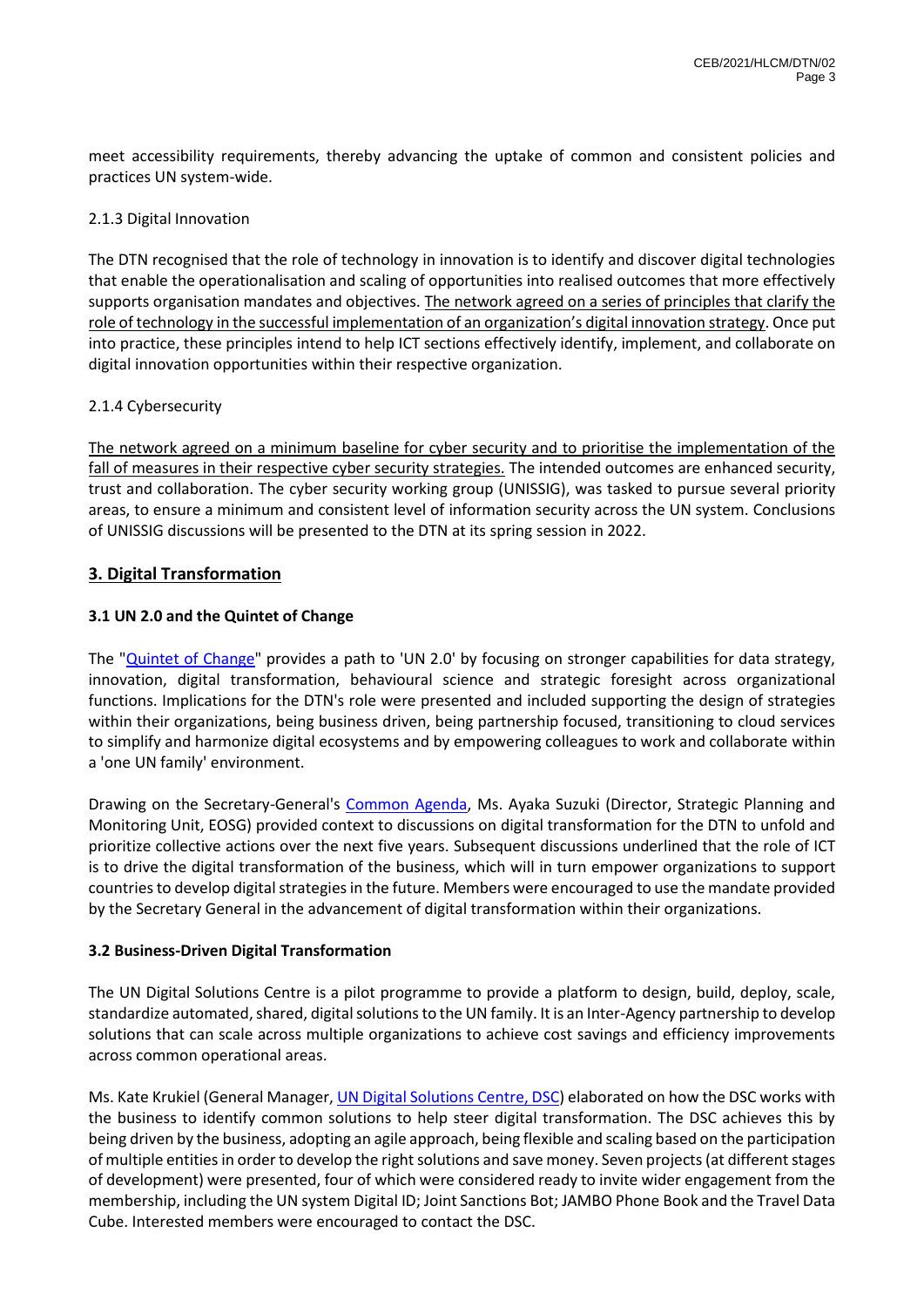### <span id="page-3-0"></span>**3.3 Accelerating Digitalization at UNDP**

Mr. Sylvain St. Pierre (CIO, UNDP) and Mr. Robert Opp (Chief Digital Officer, UNDP) presented UNDP's approach to digital capacity building, which aims to ensure adoption of new digital ways of working, as well as their data strategy and chosen future data platform.

Digital transformation was presented as a corporate priority for UNDP, dependent on effective change management and included an emphasis on data stewardship, data quality and (analytical and visualization) platform independence. Since the inception of UNDP's strategy, in 2019, a dedicated team has been established to address the many challenges presented, which in turn translated to an emphasis on planning, education, advocacy, and communication of change.

Discussions delved deeper into issues surrounding benchmarking progress against digital maturity models, governance, an emphasis on data quality and the vital role change management plays in the successful digital transformation of an organization. While the pandemic was recognized as an important driver for corporate transformation, it was widely acknowledged that the future impact of organizations is largely dependent on measures taken now towards this objective and that the DTN has a leading role to play.

### <span id="page-3-1"></span>**3.4 Update on UN System Digital ID**

The network received an update from Mr. Sylvain St. Pierre (CIO, UNDP) on progress made in establishing a governance and structure for the HLCM's UN System Digital ID project. The membership was informed that this project, which remains in the preliminary phase builds on the work of the UN Secretariat, UNHCR and WFP being developed by the DCS now has a governance structure in place, which also includes UNJSPF<sup>3</sup>, UNDP and UNICEF and newly appointed executive sponsor.

Pending the release of funding, next steps include the prioritization of use cases and the appointment of a Project Coordinator, who will be tasked with leading this overall effort and assuring the engagement of stakeholder communities to address privacy any security issues. Going forward, the DTN will be regularly updated on progress by the project's Technical Advisory Board, once the project advances towards the consideration of technical solutions, including identity management architectures.

#### <span id="page-3-2"></span>**3.5 Virtual Meetings**

In the first quarter of 2020, the DTN directed its attention towards the effective planning and execution of virtual meetings, from both a functional and security perspective. During the intervening period a lot has changed and in preparation for this session, an internal DTN survey addressed the adoption of popular platforms in support of remote working institutional meetings and meetings requiring remote simultaneous interpretation (RSI).

Mr. Fabrice Boudou (Director, IT Solutions Division, WTO) and Mr. Jeff Modell (Director and CIO, IAEA) provided analysis of survey results with the membership. Discussion highlighted the need for a knowledge sharing forum to support future exchanges in this fast-changing environment and to leverage membership of IAMLADP (International Annual Meeting on Language Arrangements, Documentation and Publications) when addressing the legal aspects of virtual meetings.

<sup>&</sup>lt;sup>3</sup> Revision 1 of this document included UNJSPF within the governance structure of the UN System Digital ID project, which was mistakenly omitted from the original report.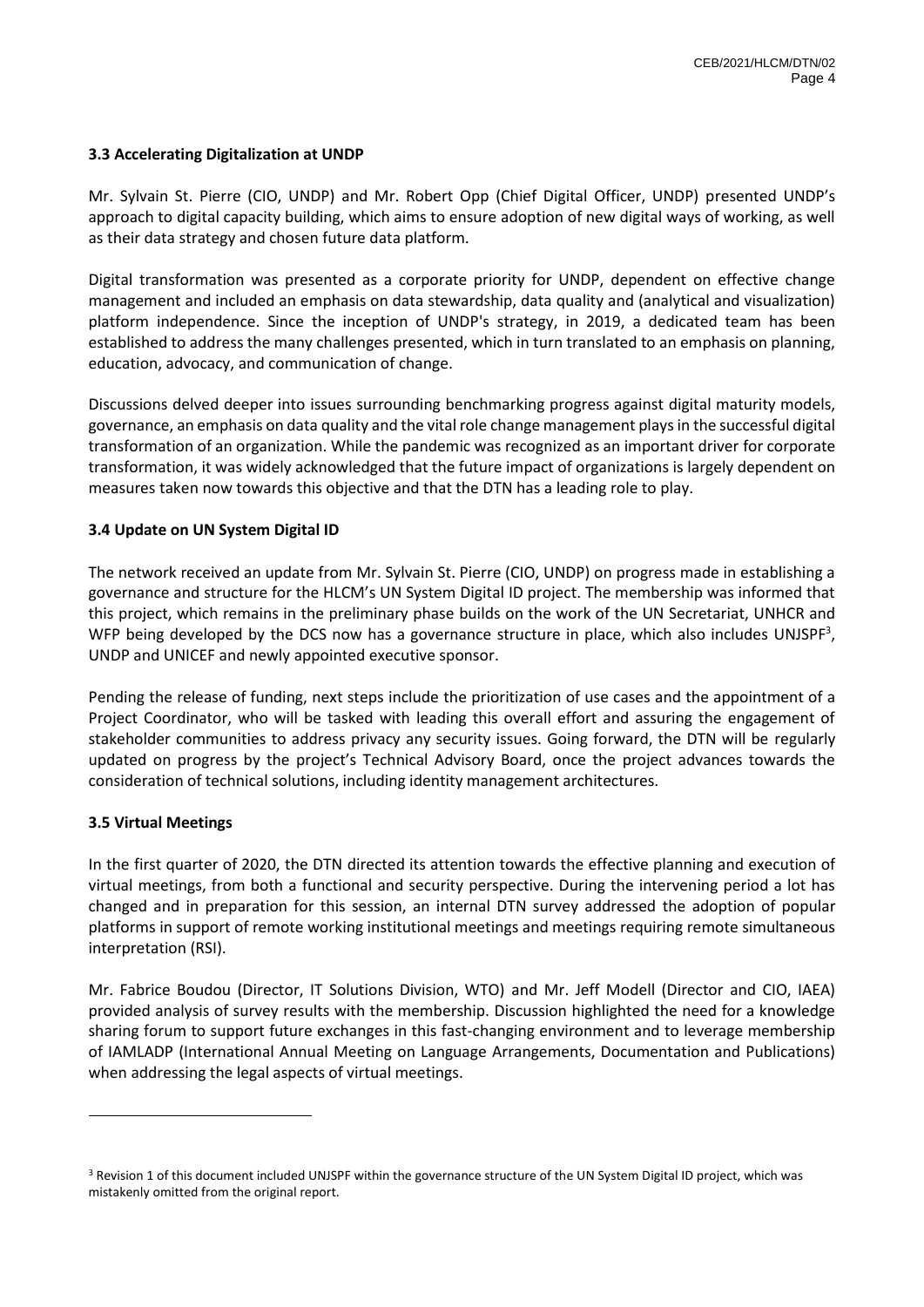### <span id="page-4-0"></span>**3.6 Digital Accessibility**

The United Nations Disability Inclusion Strategy (UNDIS) provides the foundation for sustainable and transformative progress on disability inclusion through all pillars of the work of the United Nations: peace and security, human rights, and development. This strategy was discussed at HLCP's recent session at the beginning of October. This item was presented by Mr. Gopal Mitra (Senior Social Affairs Officer, Disability Team, EOSG); Ms. Georgia Dominik (Social Affairs Officer, Disability Team, EOSG); and Ms. Suzanne Shanahan (Chief, Enterprise Application Center - Americas, Enterprise Solution Service, OICT).

Mr. Gopal Mitra spoke to the importance of digital accessibility as a critical enabler to deliver accessible products, information, services, and premises to our constituencies – as well as opportunities for systemwide cooperation and collaboration in support of the UN Disability Inclusion Strategy. The relevance of this topic was made immediately apparent by the fact 15% of the world population are persons with disabilities, which amounts to nearly 1.2 billion. People with disabilities have different impairments, (including vision, sensory, physical, intellectual, and psychosocial impairments) face many barriers, socially and professionally, which technology can play a significant role in helping dismantle.

Discussions addressed the pragmatic and ultimately cost-effective need to design for accessibility at the beginning of a project and to further solution and knowledge sharing on this topic within the DTN.

### <span id="page-4-1"></span>**3.7 Conclusions**

Further internal discussion on technical platforms are best undertaken within framework of the existing DTN Working Group on Collaboration Technologies. In addition:

- The DTN committed to engage in regular dialogue with the EOSG, to foster exchange between programme and technology communities (to traverse organizational boundaries) and thereby contribute towards the digital transformation of all organizations.
- All members were recommended to contribute towards the digital transformation strategy for their organization.
- Since most DTN member and observer organizations with a language service are also members of the [International Annual Meeting on Language Arrangements, Documentation and Publications](https://www.iamladp.org/) [\(IAMLADP\)](https://www.iamladp.org/), DTN members are recommended to seek participation in IAMLADP through existing representatives from their organization.
- In addition to the existing IAMLADP membership of some DTN organizations, the DTN (and potentially UNISSIG) to seek representation at IAMLADP.
- Recommendations emerging from IAMLADP are to be considered by DTN.

In furtherance of th[e United Nations Disability Inclusion Strategy \(UNDIS\)](https://www.un.org/en/content/disabilitystrategy/) and in collaboration with EOSG and OICT, the DTN agreed to create a digital accessibility working group to explore the following:

- Establish shared services/ COE for digital accessibility
- Build a common understanding and commitment to digital accessibility
- Identify and establish shared standards for accessibility compliance
- Share best practices, tools, support services and system contracts through a common information portal
- Share contacts in civil society organizations and partners who support the UN in accessibility projects
- Create a Community of Practice for digital accessibility to encourage collaboration
- Share existing LTAs that support digital accessibility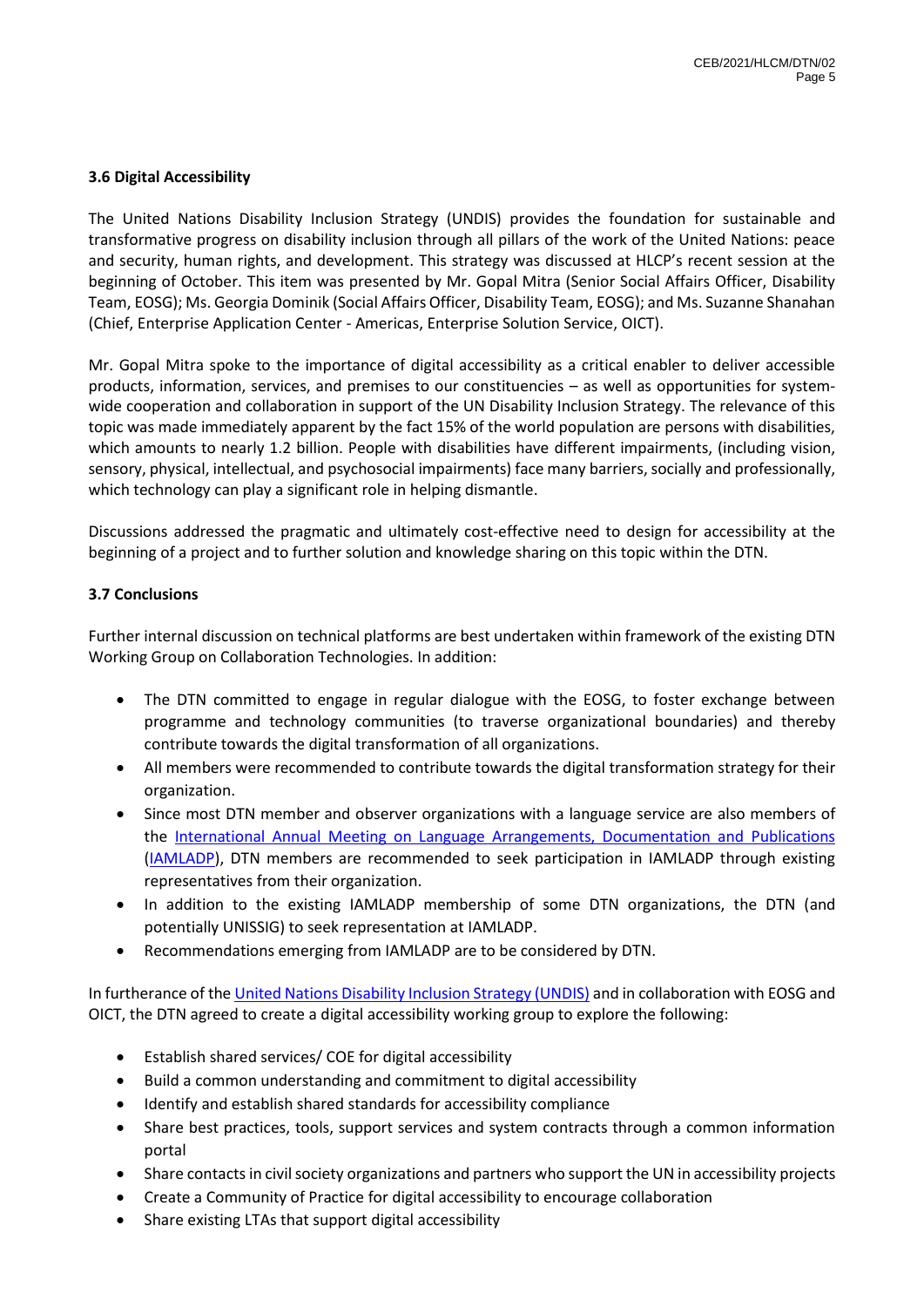The Terms of reference for this working group are to be developed in collaboration with EOSG and OICT. A progress report of this working group's first meeting is to be presented at the next DTN (Spring) session.

# <span id="page-5-0"></span>**4. Digital Innovation**

Mr. Salem Avan (Director, Policy, Strategy & Governance Division, OICT and Chair of the DTN working group on Technology Innovation) provided an update us on recent discussions within the group, which focused on clarifying the relationship between ICT and innovation. The DTN was invited to consider that *the role of technology teams in innovation is to identify and discover digital technologies that enable the operationalization and scaling of opportunities into realized outcomes that more effectively support your organization's mandates and objectives.* 

Members recognized the importance of a supportive organizational environment, which notably implies cultural change, clear governance structures and the pragmatic delineation of traditional ICT functions from innovative practices. Digital innovation was ultimately recognized as a means to an end and its effective implementation would prioritize organizational impact over traditional functions and recognize the role of the UN system as the provider of programme solutions. Key points raised during the discussion included the following:

- Awareness of technology innovation techniques should be raised
- Technology innovation should be scalable, secured and shared
- As failure is a built-in part of innovation, digital technology innovation proof of concepts should remain time-bounded even if they do not scale up
- It should respond to needs of the business reckoning that there are challenges to find space for innovation teams to partner with business and programmatic areas.
- Digital technology is a promotor of innovation and an enabler for scale
- The context, structures and implications differ from one organization to another but also from programmatic vs. corporate IT. In general, a cultural change (new way of working) is needed to make space for innovation
- The role of digital technology innovation as "enabler" is different from the role of IT professionals to "find/discover", facilitate, connect
- The roles should be defined as key drivers for digital transformation as we evolve towards digital innovation, alignment with change management
- Future management of innovation and harmonization should be considered, more closely connected to programmes to ensure synergies, and reduce overlap.

### <span id="page-5-1"></span>**4.1 Conclusions**

A variety of organizational strategies and governance structures supporting innovation were exchanged during the plenary, which concluded with the definition of a common set of principles. In order to help advance a common understanding of digital innovation and the role of ICT teams going forward, the DTN agreed on the following:

1. The concept of technology in innovation should be integrated into the work of the United Nations common system with digital technology being positioned as both support for innovation as well as an enabler for innovation.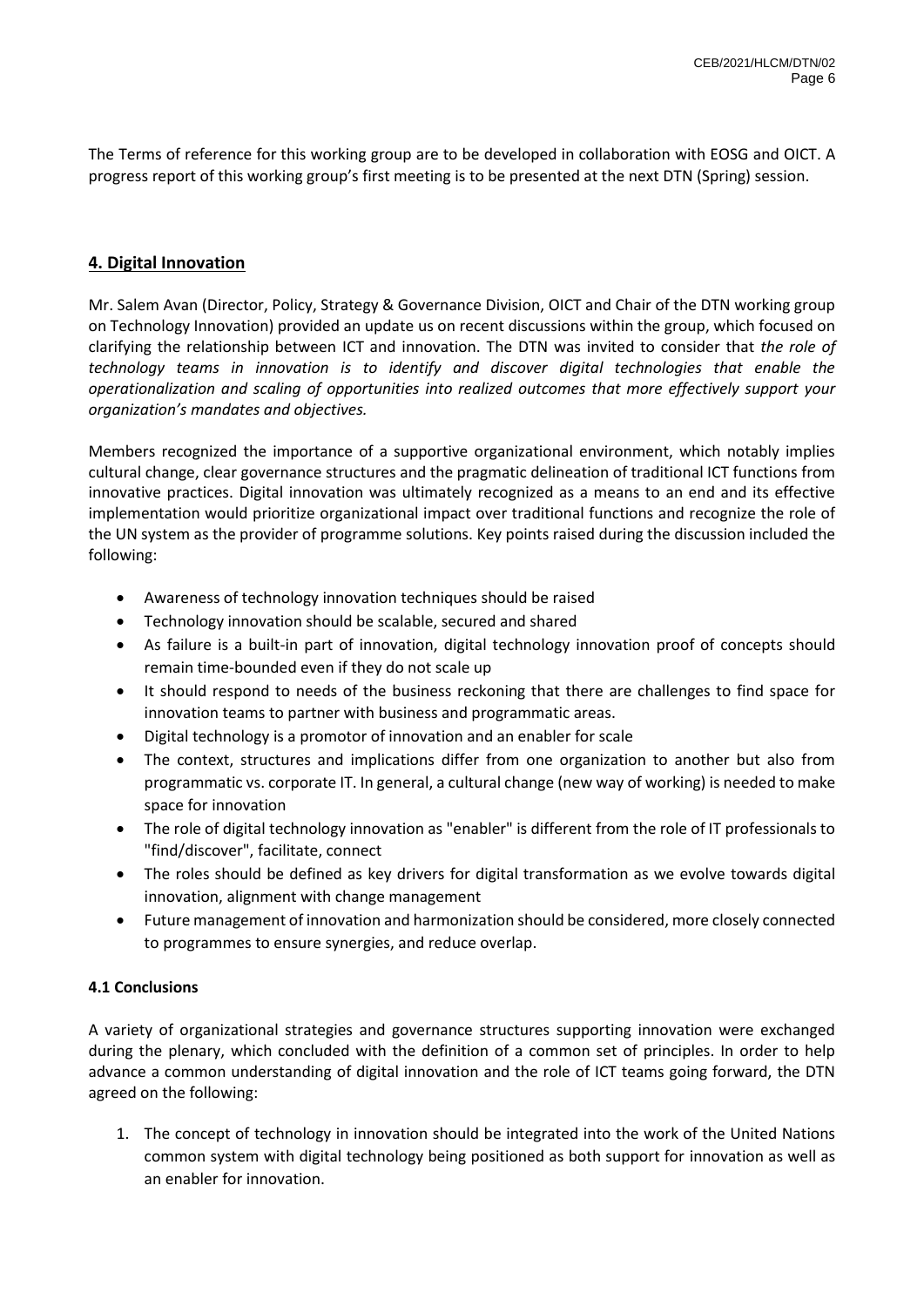- 2. This complies with the "IT is the Business" model whereby core programmatic efforts use digitial technology innovation as an integral part of delivery.
- 3. Technology entities should take an actively positive approach by default to innovation projects and proposals from the business and support them.
- 4. Internal operational efficiencies should not be overlooked in using digital technology in support of and to enable innovation.
- 5. We should consider the structures that support the use of digital technology in innovation, for example policy frameworks and governance should be tackled.
- 6. Mechanisms should be found to make technology innovation products (digital technologies, documentation, policies, governance structures, frameworks) available to the community of professionals working on digital technology in innovation.
- **7.** Strengthen communications to build a compelling narrative for the work being done in technology innovation and the benefits of it.

Organizations will be requested to report back on the implementation of these digital innovation principles within their respective organization at the DTN's next (spring) Session.

# <span id="page-6-0"></span>**5. Cybersecurity**

### <span id="page-6-1"></span>**5.1 Public-Private Partnerships to Address Universal Cyber-Risk**

Mr. Steve Faehl (CTO[, Microsoft Federal Security\)](https://www.microsoft.com/en-us/federal/CyberEO.aspx) presented insights into emerging threats in software supply chain and ransomware attacks. Mr. Faehl also shared lessons learned from working with the US Government on Zero Trust and the recent Executive Order on Improving the Nation's Cybersecurity to address these risks.

The approach presented centred on public-private partnership in a manner that brought together vendors in order to learn together and help identify and address all blind spots. This approach is typically unnatural within the industry and placed the US government in the role of intermediary, bringing industry players together towards consistent objectives. Another strategy presented for public-private partnership was based on industry feedback, a centralized architecture review which resulted in cloud security technical reference architectures for US government agencies being further hardened by feedback received from cloud service providers.

### <span id="page-6-2"></span>**5.2 UK National Cyber Security Centre (NCSC)**

Mr. Paul Chichester (Director Operations, [UK National Cyber Security Centre\)](https://www.ncsc.gov.uk/cyberfirst/overview) presented on the importance and value of cybersecurity collaborations between international organizations and national government. In the discussion that followed organizations were encouraged to strengthen their threat awareness by reaching out and establishing relationships with national CERTS in countries within which they operate.

### <span id="page-6-3"></span>**5.3 Plenary Discussion on Cybersecurity**

Mr. Thomas Braun (CISO, UN Secretariat & UNISSIG Chair) moderated a plenary discussion on Information Security, which concluded on recommended measures for the DTN to adopt as well as priorities to be pursued by the cybersecurity community (UNISSIG). Following consultation with the UNISSIG community, Mr. Braun put forward a series of priorities for which collective action was considered timely.

# <span id="page-6-4"></span>**5.4 Conclusions**

DTN Members agreed on a minimum baseline for cybersecurity, and to prioritize the implementation of the following measures in their respective cybersecurity strategies: